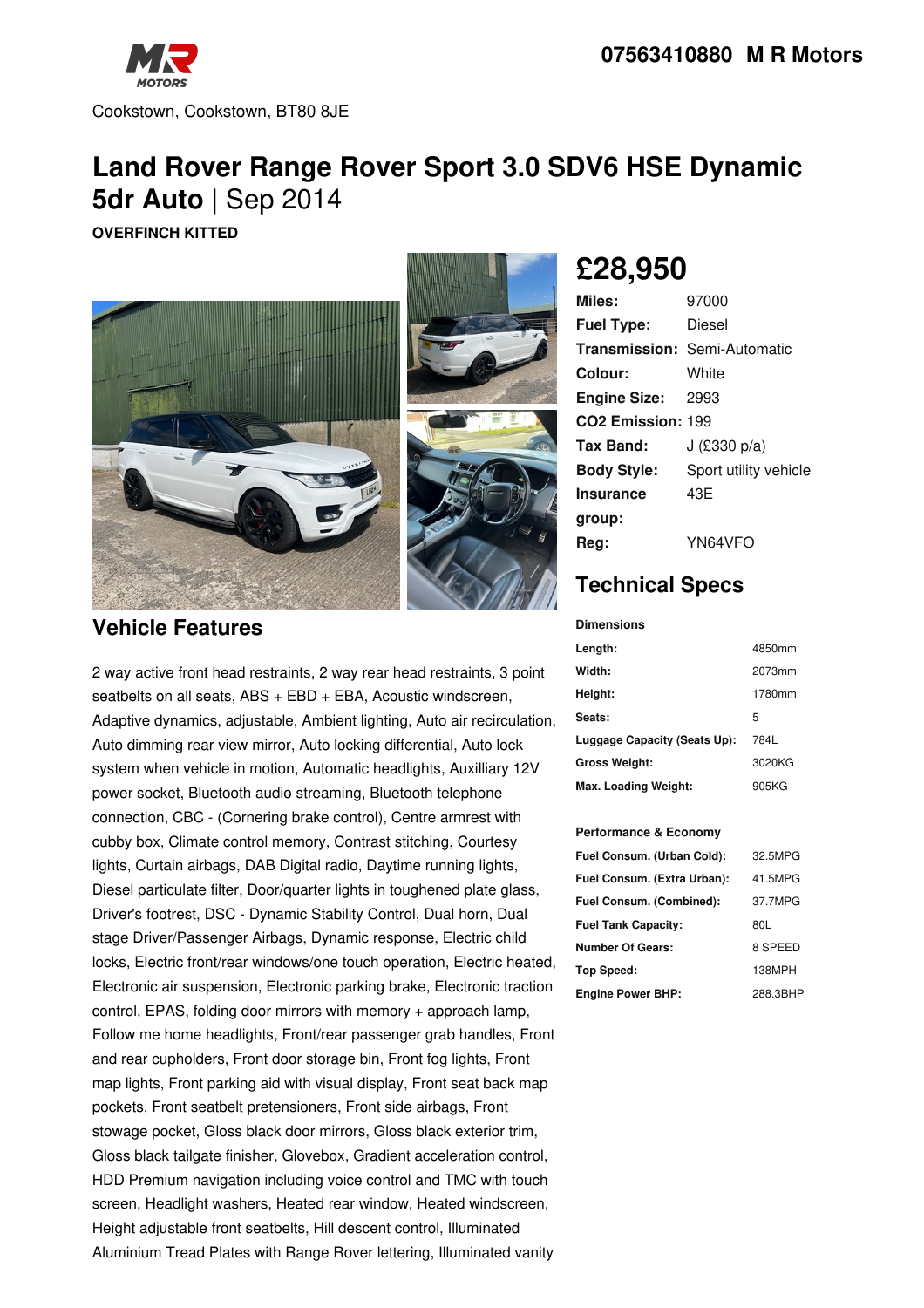mirrors, Isofix child seat preparation, Keyless entry, Laminated front side windows, Laminated windscreen, Large front door pockets, LED rear lamps, Locking wheel nuts, Luggage compartment lighting, Mist sensor, MP3 compatible radio/single CD player, Multifunction steering wheel, Oxford perforated leather, Perimetric and volumetric anti theft alarm, Pollen filter, Power tailgate, Push button starter, Rain sensor windscreen wipers, Reach/rake electric adjustable steering column + entry/exit tilt away, Rear centre armrest, Rear park distance control, Rear wash/wipe, Remote locking, Remote window closing, Reversing lights, Roller blind loadspace cover, Roll stability control, Roof mounted stowage nets, Roof rack preparation, Single point entry, Speed limiter, Sports pedals, Terrain Response 2 Auto, TFT Virtual Instrument Panel, Torque vectoring brake, Trailer stability assist, Trailer Stability Programme, Trip computer, Twin bright tailpipes, Tyre pressure monitoring system, USB/aux input socket

#### **Vehicle Description**

2014 Range Rover Sport - 7 Seats 4x4 OverFinch Kitted - Fuji White

Full Service History Mot - May 2023 Cheaper Tax Band

-Piano Black Trim -22" Gloss Black SVR Alloys -Front & Rear Parking Sensors -360\* Surround Parking Cameras -Cruise Control -Sliding Panoramic Roof -Ebony Morzine Headlining -Leather Heated Steering Wheel -Full Black Leather Interior -Front and Rear Heated Seats -Memory Seat Settings -Electric Seats (Front/Rear/Boot) -Touchscreen (CD/Bluetooth/Sat Nav/AUX) -Meridian Upgraded Sound System -Rear Seat Entertainment Pack (Touch Screen in rear headrests with Range Rover wireless headphones) -Electric Tailgate -MultiFunction Steering Wheel -Privacy Glass

Over £8500 Optional Extras as factory build.

- Vehicle has just had oil and gearbox serviced 95k.

- Fully HPI Clear.

- Fully Valeted and Waxed & New Black Badges All Round